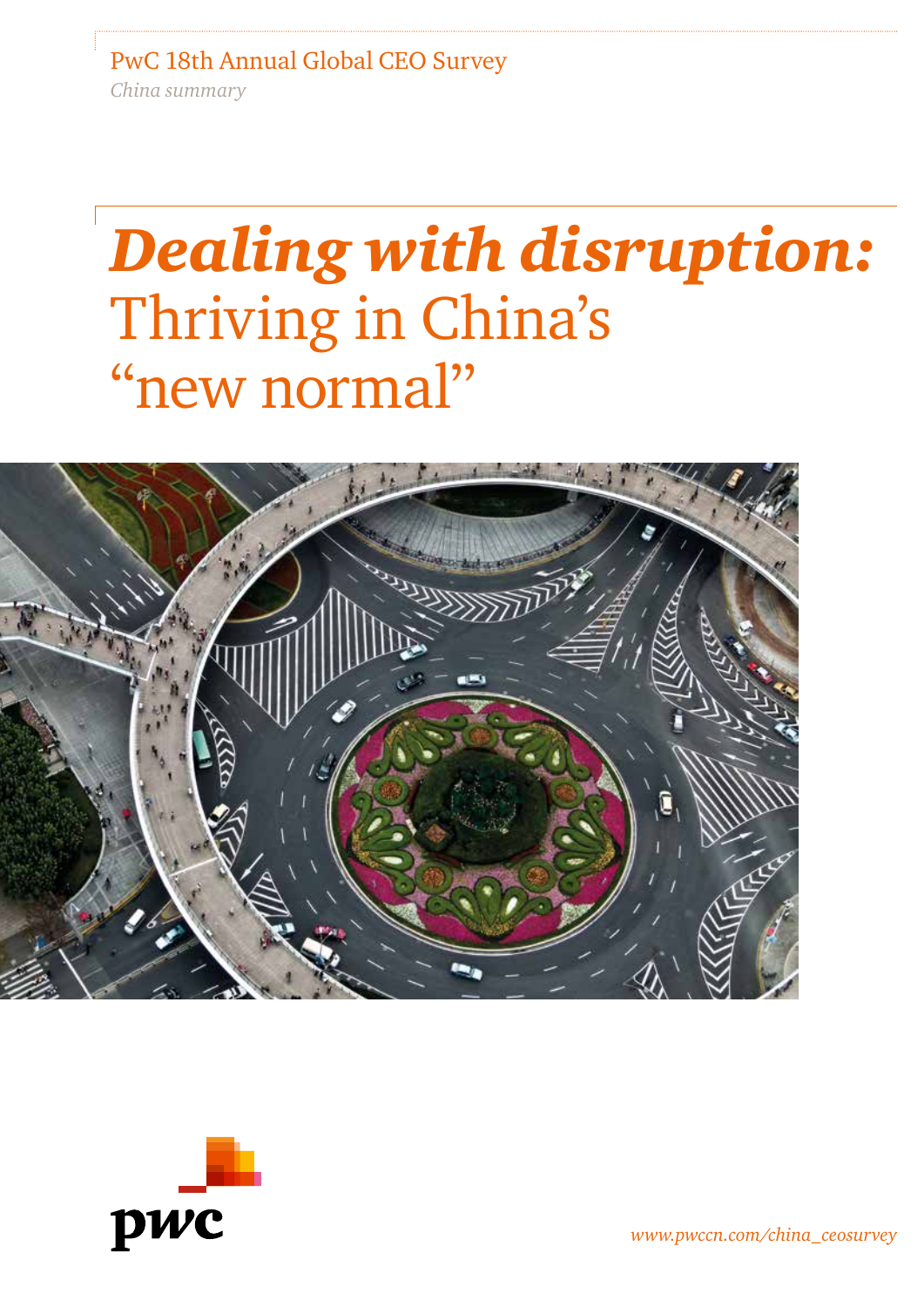

The slowdown in China's economic growth has drawn world-wide attention in recent months as business leaders and decision makers adjust to what the ''new normal'' means for the global economy.

Inside China, CEOs are facing not only the impact of the economic rebalancing, but also the impact of global disruptive trends such as increasing competition, changing consumer behaviour and digital innovation.

And yet, despite a fall in confidence since we spoke to them in the previous survey (2014), there is evidence China's CEOs are adapting to the new business environment.

China's CEOs are keenly aware of the threats and are working hard to position their businesses for growth. They intend to increase headcount and are planning to engage in more partnerships and alliances.

Following is a summary of the China findings from the PwC 18th Annual Global CEO survey. It provides a unique insight into the views of China's CEOs on growth, deals, partnerships, disruptions, technology and talent.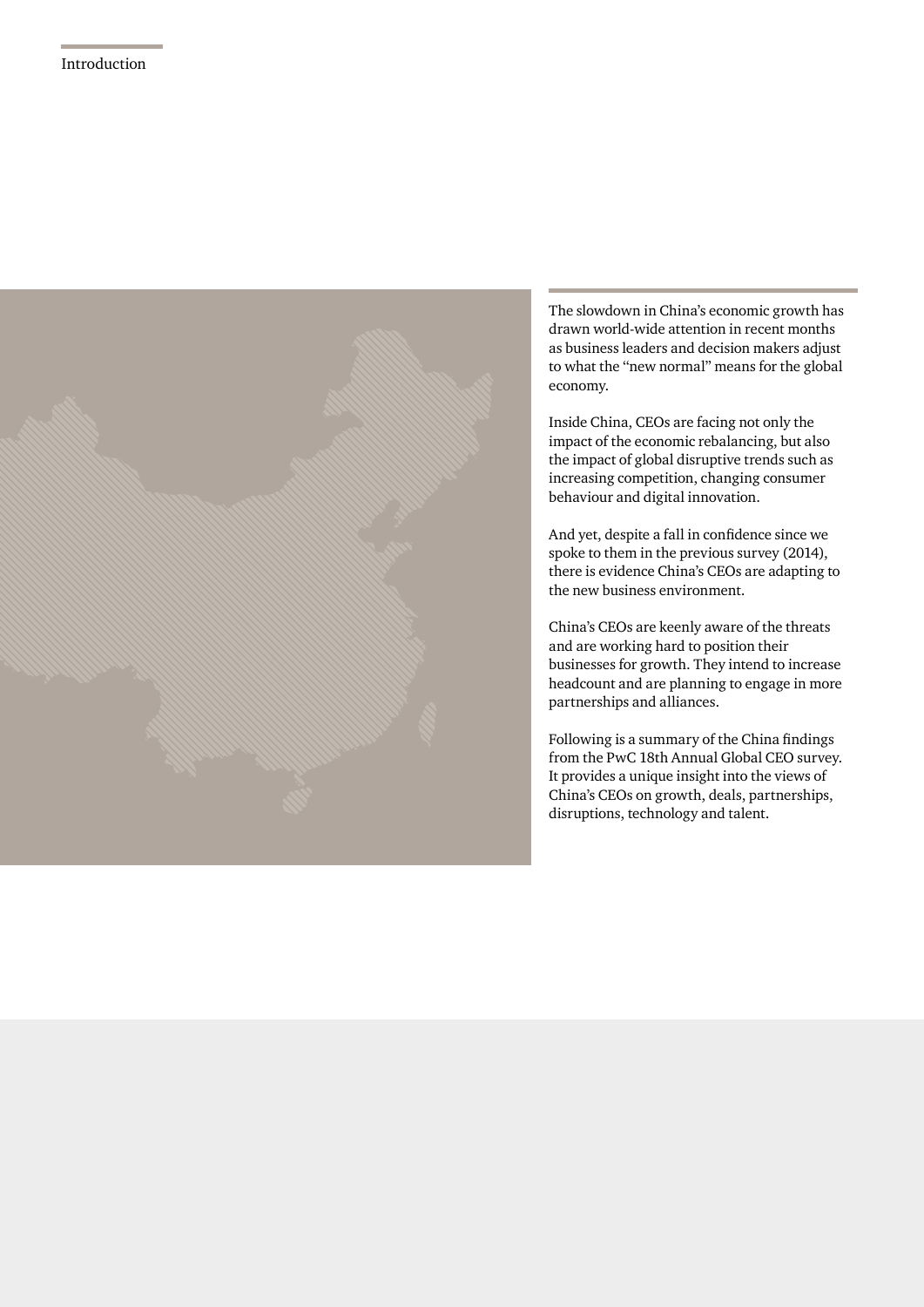| Confidence tested as "new normal" sinks in               |    |
|----------------------------------------------------------|----|
| Confidence shifts as restructuring takes place           | 4  |
| Threats to growth                                        | 6  |
| Unlocking value through disruptions                      | 8  |
| Disruptive trends: competition and the changing consumer | 8  |
| Coming to grips with digital                             | 10 |
| <b>Partnering for growth</b>                             | 12 |
| JVs, alliances and restructures on the rise              | 12 |
| The growth of partnerships                               | 13 |
| <i>Government priorities</i>                             | 15 |
| Talent in the digital era                                | 16 |
| Talent diversity matters                                 | 17 |
| <b>A</b> roadmap for CEOs                                | 18 |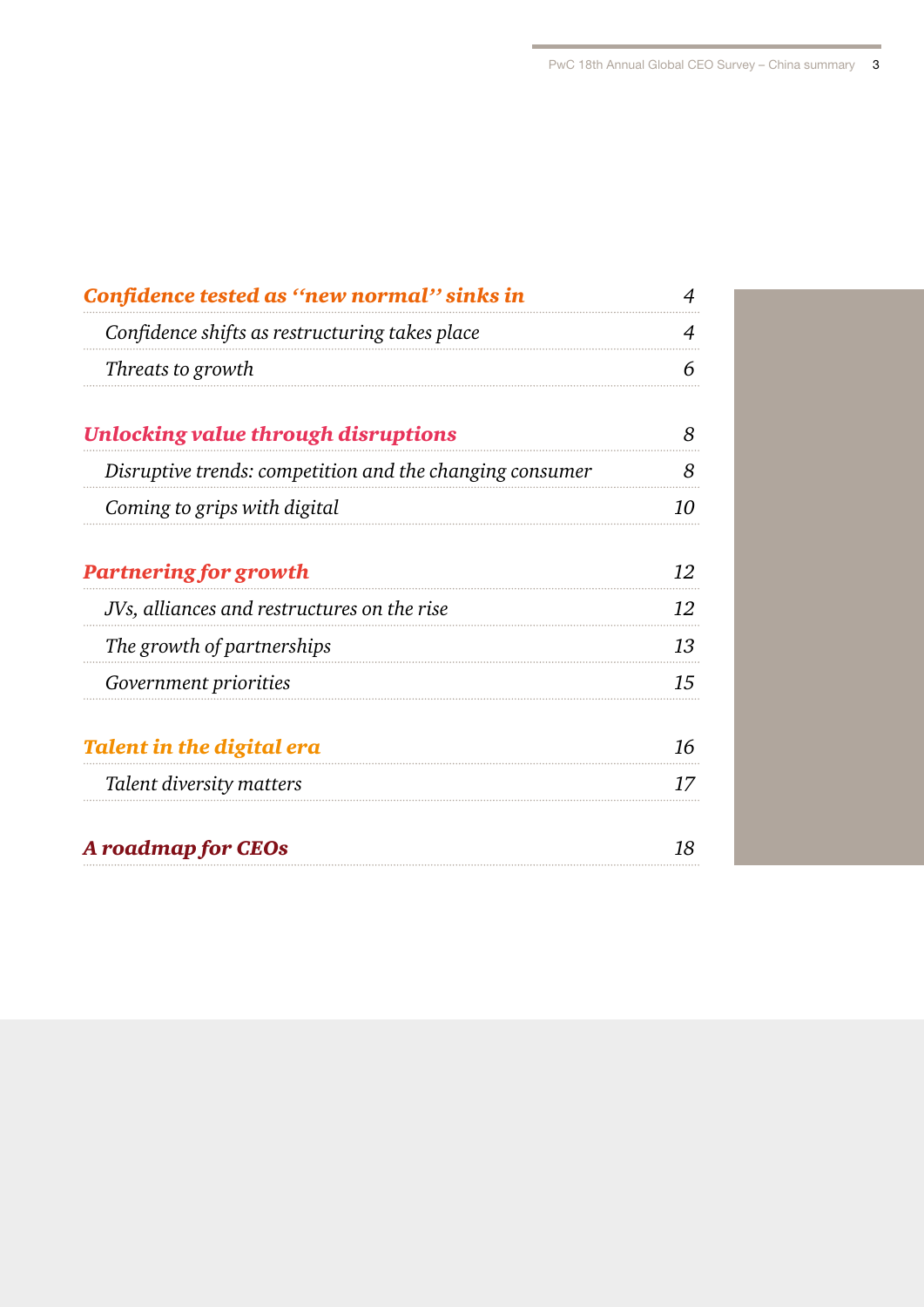## *Confidence tested as ''new normal'' sinks in*



of China's CEOs are 'very confident' of their business growth prospects in the next 12 months

*"We still believe China will be the growth leader … you cannot help but be impressed by China's growth."*

Alexey Repik Chairman of the Board, R-Pharm, Russia

## *Confidence shifts as restructuring takes place*

China's CEOs have experienced a fall in confidence since the PwC 17th Annual Global CEO Survey. Thirty-six percent are 'very confident' of their company's growth prospects in the next 12 months, down 11 percentage points from last year. Confidence in long-term growth has dropped as well, and now sits below the global average.

It appears that among global CEOs, confidence in China has shifted too. For the first time in five years the US has overtaken China as the top destination for growth.

Such an outlook is somewhat understandable given the ongoing structural rebalancing of China's economy, which continues to slow growth to a level referred to as the ''new normal'' by the country's leadership.

According to President Xi Jinping, under the "new normal", China's economy "has entered a period of medium-to-high growth from high growth, a shift from quantity to quality as well as from speed to efficiency in terms of development".

"The 'new normal' also requires a restructuring that focuses on improving productivity rather than on expansion in scale," according to a statement issued after the leadership's economic work conference in December 2014.

Another feature of the "new normal" emphasises that the economy is to be driven by innovation instead of input and investment.

Yet the situation is more complicated than it appears. The challenges China faces include the continued weakness in global demand for its exports, falling business investment as a result of the rebalancing, sectors with excess capacity and a softening real estate market. On top of these, there's also changing consumer behaviour and disruption brought about by digital technology. It's no surprise that CEOs are less confident.

And yet, despite these challenges, it's not all doom and gloom among China's CEOs. Almost three quarters (71%) say there are more growth opportunities for their company now than there were three years ago. And more than half (57%) are planning to increase headcount in the next 12 months.

CEOs no doubt recognise the size and fundamental strength of China's economy, and the opportunities it presents. Even though the country in 2014 recorded its lowest annual growth in 24 years of 7.4%, this was still within the government's target range and is the envy of many countries.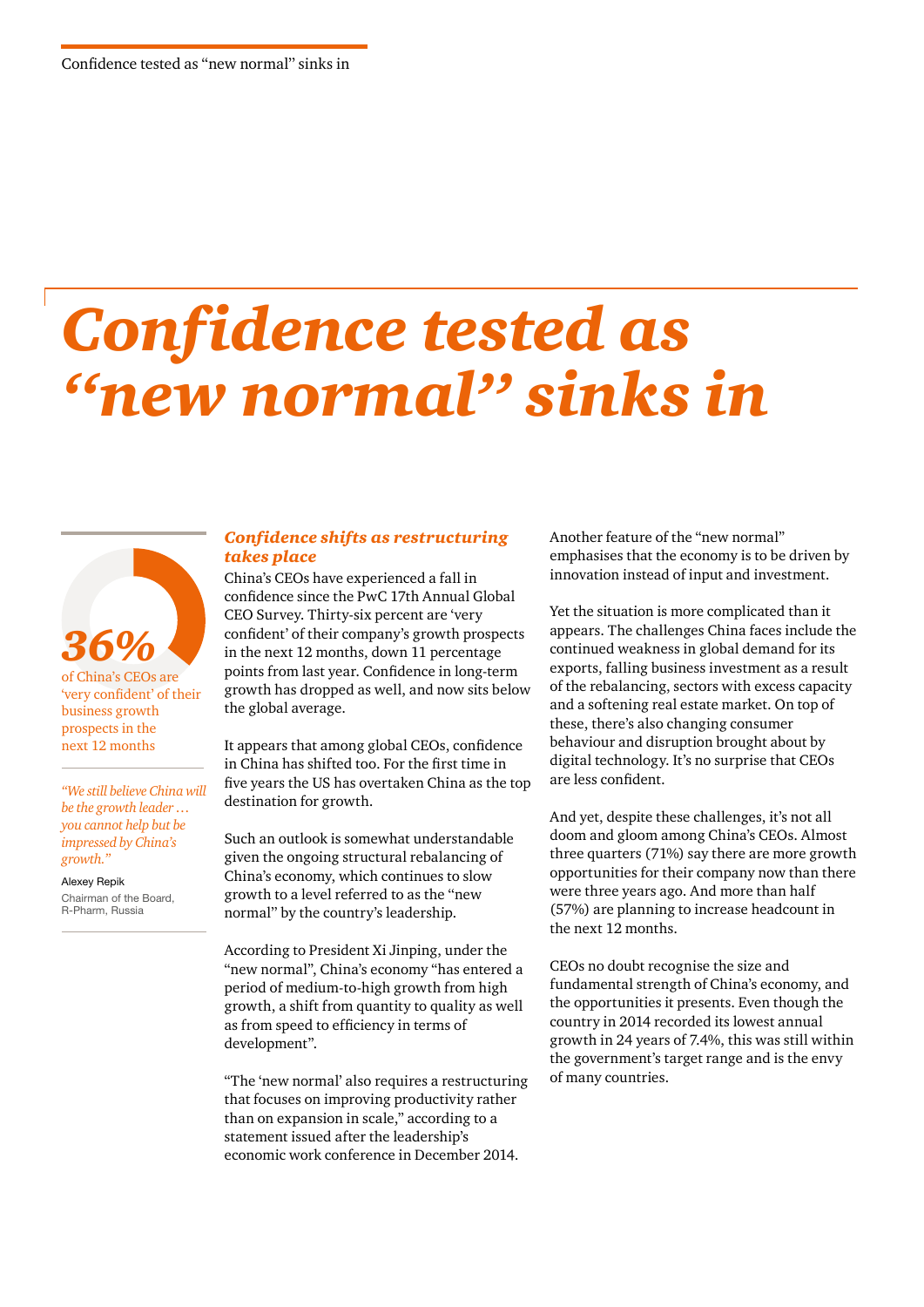In the Government Work Report delivered by Premier Li Keqiang at the annual National People's Congress in early March 2015, China's growth target is set at "approximately" 7%, lower than the goal of 7.5% for last year.

This new target takes into account the complicated and challenging international and domestic business environments. The government believes that with the economy expanding at such a rate, sustainable growth would be ensured.

According to PwC's latest projections, China's economy is expected to grow at an average annual rate of 6.3% in the coming years towards 2020. Despite the lower projection, China will overtake the US to become the world's largest economy in market exchange rate terms (MER) in 2028.<sup>1</sup>

This complex picture of confidence in many ways reflects the intricate situation currently facing China's CEOs. They have to work hard to find growth in a domestic economy undergoing major transformation and a global economy marked by dynamic and disruptive forces.

## **Figure 1**

**Over one third of China's CEOs are very confident of business growth in the coming year**

Q: How confident are you about your company's prospects for revenue growth over the next 12 months?



Base: China, Global (2015 = 136, 1,322; 2014 = 66, 1,344; 2013 = 132, 1,330; 2012 = 160, 1,258; 2011 = 46, 1,201; 2010 = 60, 1,198), respondents who selected 'very confident'

Note: \*refers to China and Hong Kong figures combined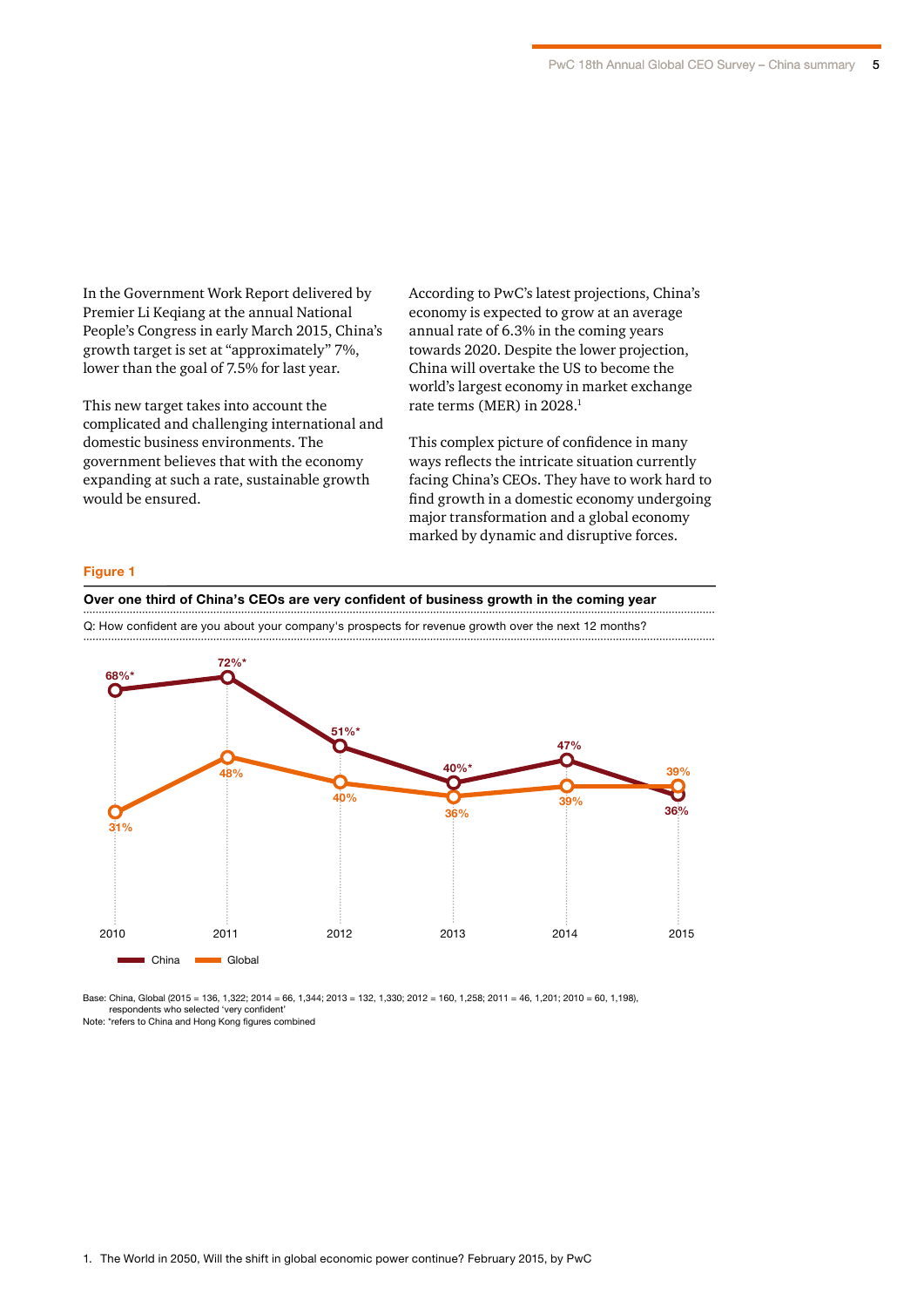### *Threats to growth*

China's CEOs see threats to growth on a number of fronts. Their level of concern is higher than it was last year and generally higher than that of their global peers.

Access to affordable capital is an ongoing concern for CEOs in China. Historically, banks have tended to lend to state-owned enterprises (SOEs), which are deemed safer borrowers supported by the local or central government, than to privately-owned enterprises. As for small- and medium-sized enterprises (SMEs) in China, access to affordable capital is still a challenge despite the government's repeated calls for change and steps taken to rectify the problem. Non-performing loans (NPL) and the NPL ratio are also likely to increase, posing a serious impact on profit growth in China's banking industry.

But ensuring a growth-friendly environment is clearly on the government's radar. In February 2015, the People's Bank of China (PBOC), China's central bank, cut benchmark interest rates for the second time in three months in an attempt to lower borrowing costs. Earlier in February, the PBOC also made it easier for lenders to increase the supply of liquidity by reducing the reserve requirement ratio (RRR), which is the amount of cash set aside for reserves, by up to 100 basis points.

#### **Figure 2**

#### **China's CEOs are increasingly concerned about talent, competition and technological changes** . . . . . .

Q: How concerned are you about the following potential economic, policy, social and business threats to your organisation's growth prospects?

#### **Top five threats (2015)**



#### **Other threats (2015)**

| Access to affordable capital |             |
|------------------------------|-------------|
| Over-regulation              | 85%         |
| Lack of trust in business    | $\cdot$ 83% |
| Supply chain disruption      |             |

Source: 18th Annual Global CEO Survey

#### **Threats to growth (2014)**



Source: 17th Annual Global CEO Survey Base: 66; respondents who are 'extremely concerned' or 'somewhat concerned'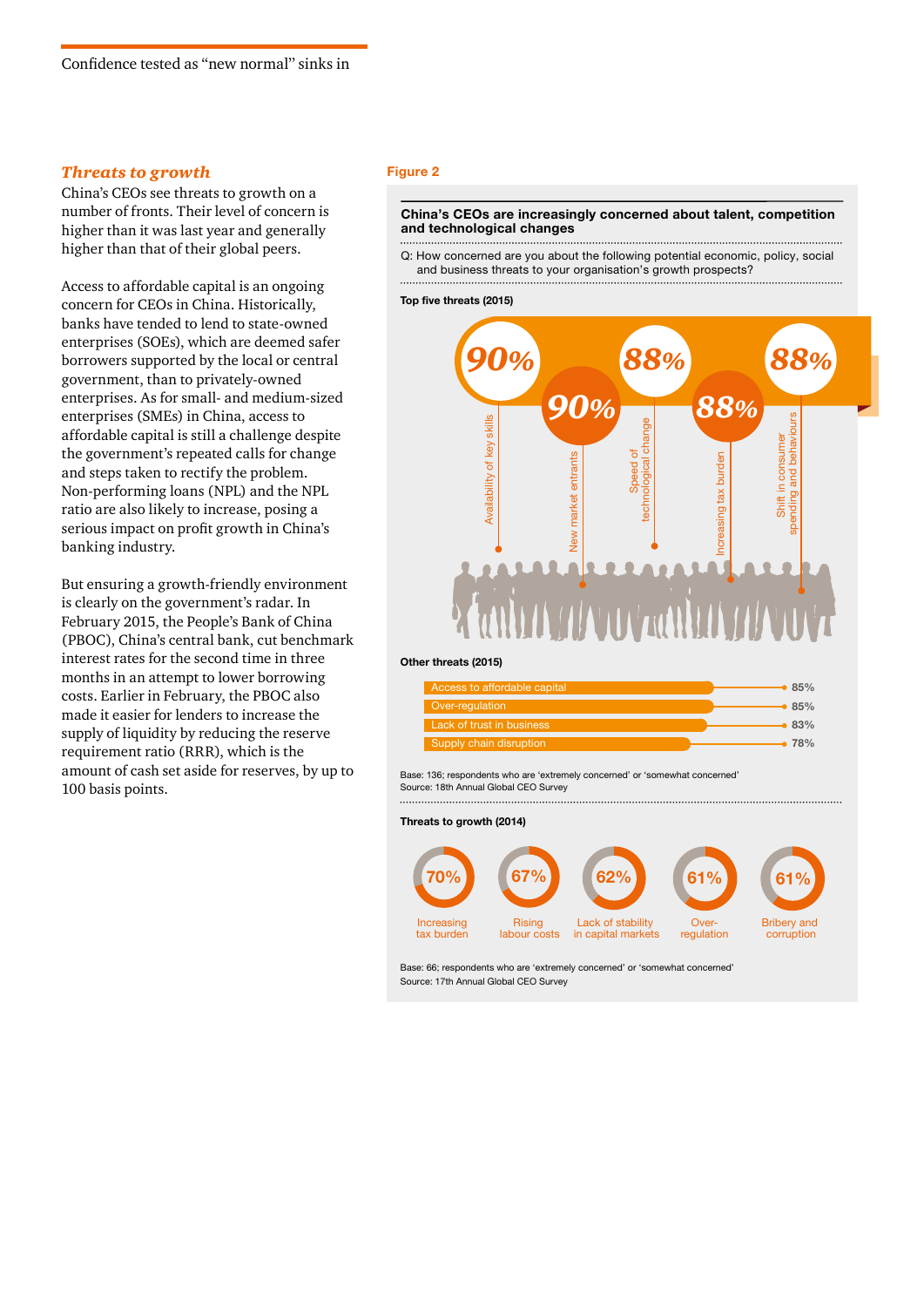In terms of business threats, China's CEOs are concerned about the availability of new skills, shifts in consumer behaviour, and the speed of technological change. This relates in part to the impact of the "new normal", whereby demand in China has been characterised as the "consumption of products and services (that) are more customised, personal and diverse".

China's CEOs are also worried about new market entrants. In fact, nine out of 10 CEOs say it's a key threat, by far the highest ratio of any country surveyed. This heightened awareness about the threat of competition is significant on a number of fronts. First, it is the recognition of the impact of market liberalisation, which will only increase with time as the government continues to pursue a reform agenda. Under China's economic restructuring, the government will "let the markets play the decisive role in allocating resources". Second, the cost of doing business in China is rising, making other countries with cheaper labour more competitive than they once were as a manufacturing base. Third, China's CEOs are mindful of the threat posed by emerging digital businesses that are disrupting traditional industries both in China and around the world.

Skill shortages, while not a new problem for China's businesses, have also become critical in the face of China's ''new normal'' and against a backdrop of an aging population. And as the government put it, "growth must come from innovation and technological breakthroughs" in China's aging society and decreasing rural workforce.

## **How can CEOs drive growth?**

To ensure they continue to thrive in the ''new normal'', China's CEOs should pay particular attention to the following critical aspects of their business:

- Competencies: be clear about what your core competencies and strengths are, what it is you really are good at.
- Skills: develop smart ways to attract, incentivise and retain the right talent in your business, including digital talent.
- Capital: consider new and alternative ways of accessing or diversifying capital, including bank borrowing, venture capital and IPOs.
- Innovation: stay adaptable to available digital technologies, invest in innovation and "dare to disrupt".
- Agility: remain alert to disruptions, competitive threats and ongoing economic change, and be prepared to respond.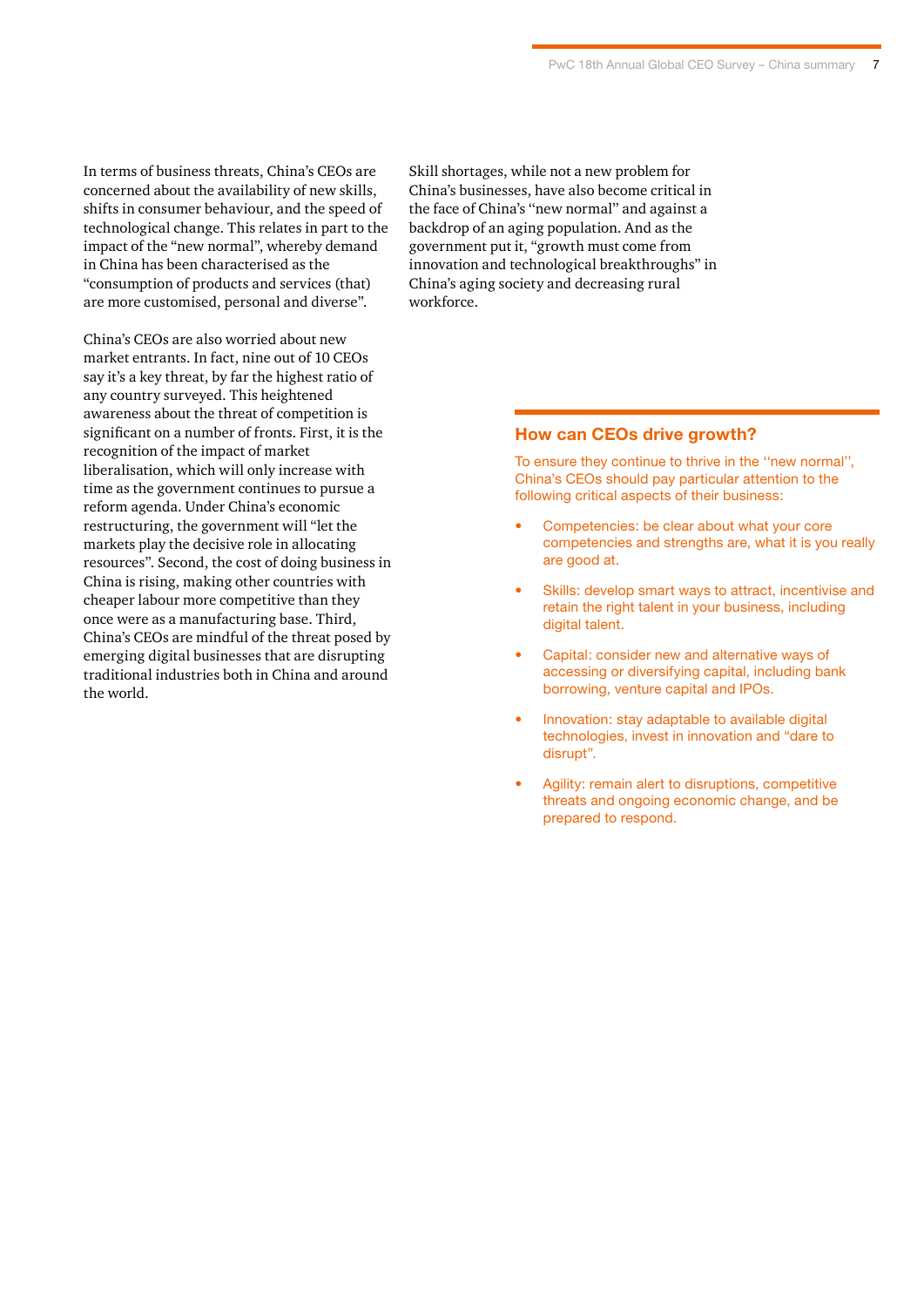## *Unlocking value through disruptions*

## *Disruptive trends: competition and the changing consumer*

When China's CEOs were asked to name the most disruptive trends for their industry over the next five years, almost eight out of 10 cited increasing competition and changing consumer behaviours. They were more concerned about these trends than were their global peers.

This is because consumer behaviour has changed so substantially in China in the past few years, driven by unique demographic and technological shifts. Economic growth is leading to rising wages, urbanisation is lifting people's expectations and aspirations, and the rapid uptake of digital and mobile technology is radically altering the way people shop. Customers are increasingly demanding more personalised products and services, in everything from consumer durables to the way they bank.

*"The change from gift cards to consumers' (using their) own money is driving the growth of the retail industry in a real sense."*

Dong Mingzhu President & Chairwoman,

Gree Electric Appliances Inc. of Zhuhai, China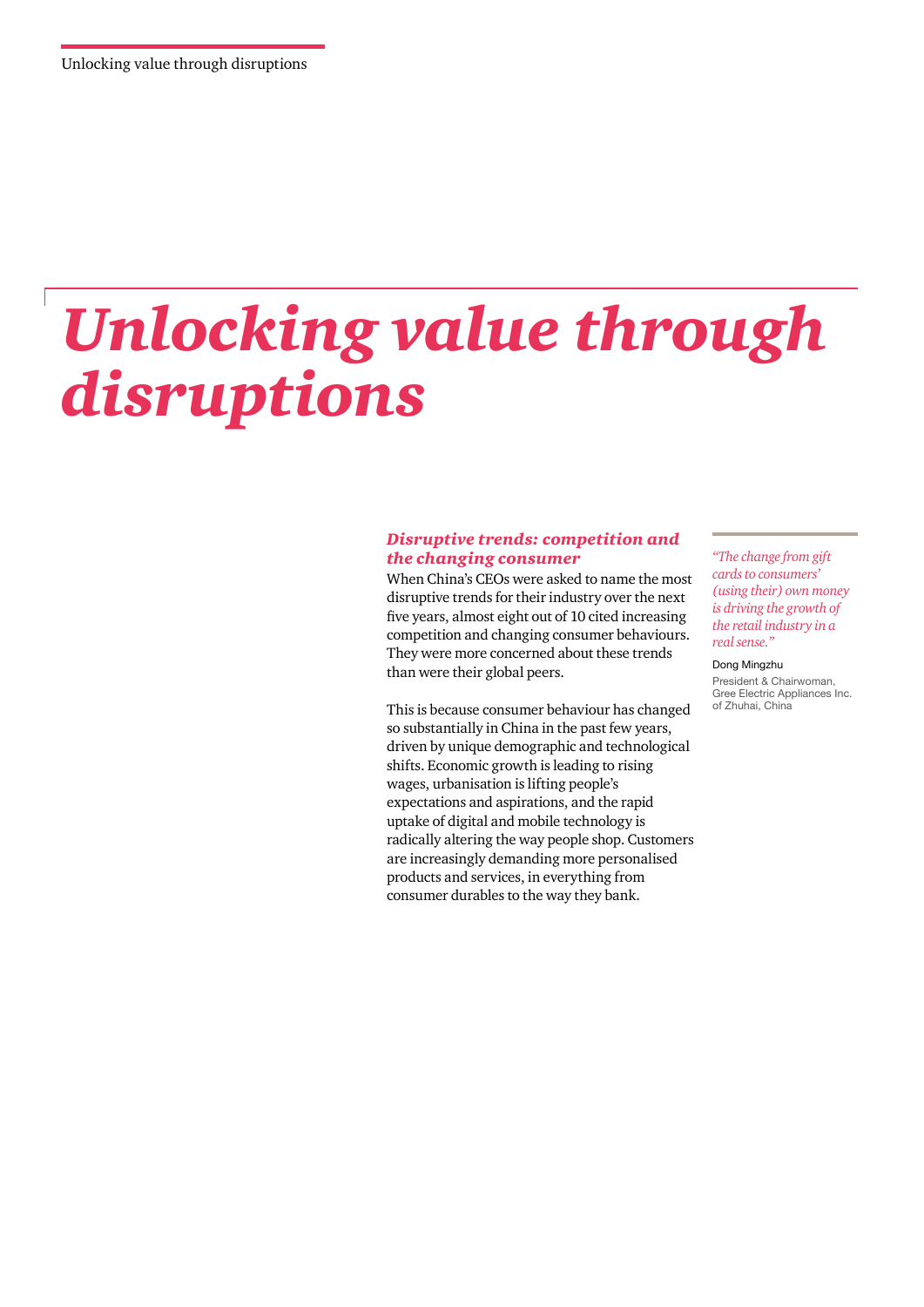As China's businesses realise the impact of these disruptive trends, and are working hard to adapt and overcome, they are also aware that such disruption brings greater opportunities for competition. Many are now finding themselves having to fend off threats not only from international technology giants, but from homegrown ones as well.

E-commerce companies such as Alibaba and online shopping malls Jingdong and Dangdang have marginalised traditional retailers as they create a different shopping experience. Thirdparty payments platform Alipay, a subsidiary of Alibaba, has been challenging retail banking services by offering wealth management products online with relatively higher yields. The use of mobile internet has also extended to the car pick-up business by providing door-to-door services at competitive prices, rivalling the traditional taxi business.

## **Figure 3**

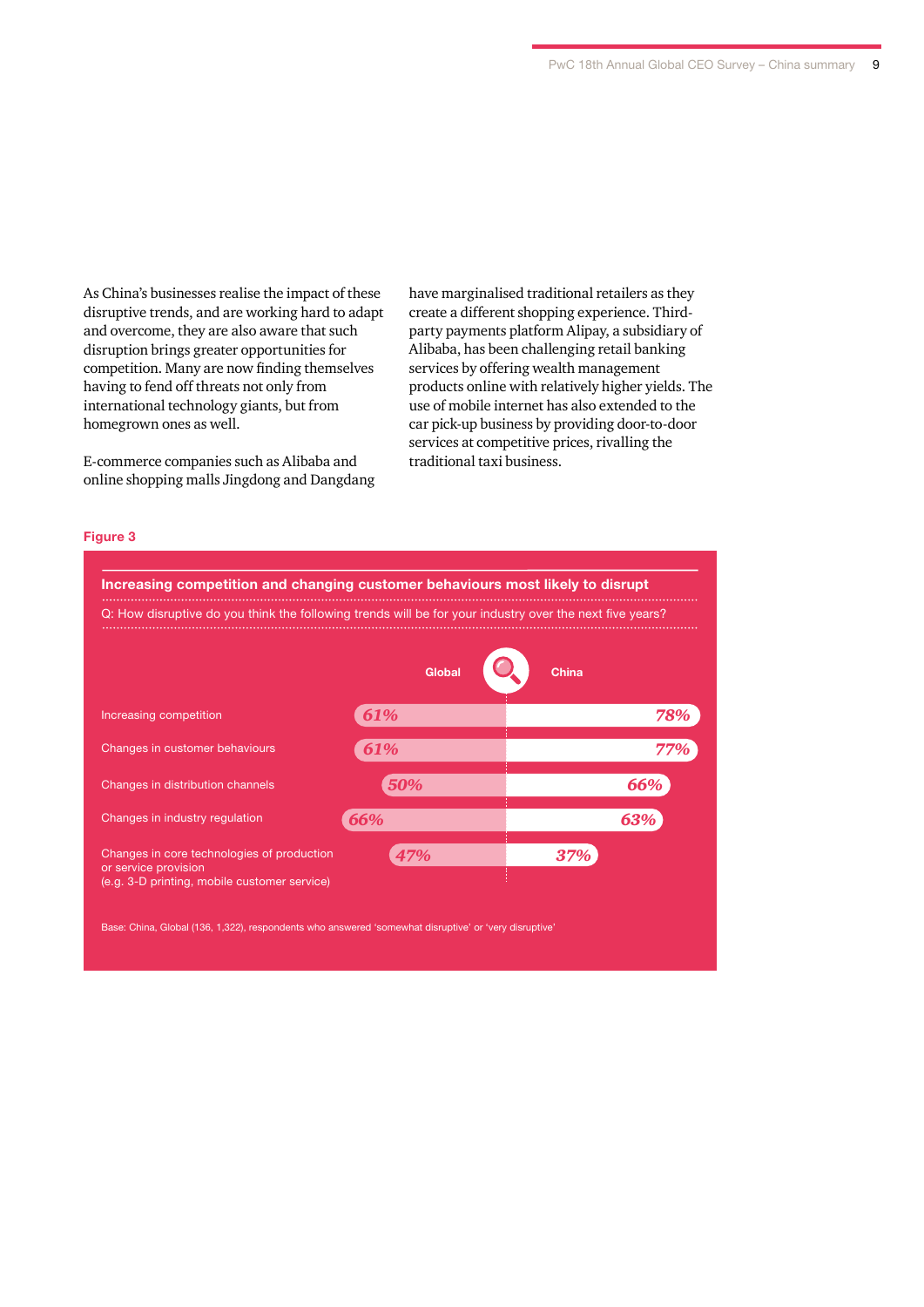## *Coming to grips with digital*

Digital technology is another major disruption that continues to radically change the way businesses and consumers interact in China. In December 2014, the number of internet users topped 649 million in the country. The way people use the internet is changing too, with mobile phones (86%) now preferred over traditional desktop computers (81%)<sup>2</sup>.

And while many of China's CEOs recognise the significance of these major trends on their businesses, others are less clear about how to drive value from them. Only two-thirds (67%) say they have a clear vision of how technologies can help achieve competitive advantage. This is a relatively lower percentage compared to that of the global average (86%) and the US (92%). China's CEOs have some way to go to catch up to a number of their global peers when it comes to using digital technology to drive growth.

In the face of intensifying competition and the "new normal" of slowing economic growth, China's CEOs need to make it a priority to get a better understanding of precisely how they can leverage digital technologies in their businesses. This requires thinking deeply about integrating digital innovation from the ground up, not simply "bolting on" digital parts to the organisation.

One of the genuine challenges China's CEOs face in taking full advantage of digital technologies is the restriction on the flow of data. For companies to compete effectively in digital space there needs to be a relatively free flow of information.

Businesses also need the ability to capture and analyse data effectively. For example, the ability of internet giants such as Alibaba to leverage data captured through its e-commerce sites (like TMall and Taobao) through to the digital payment mechanism of Alipay, has now facilitated a suite of targeted financial products and services.

*67%* of China's CEOs have a clear vision of how technologies can help achieve competitive advantage

2. Statistic Report on Internet Development in China: the 35th Survey, January 2015, by China Internet Network Information Centre (CNNIC)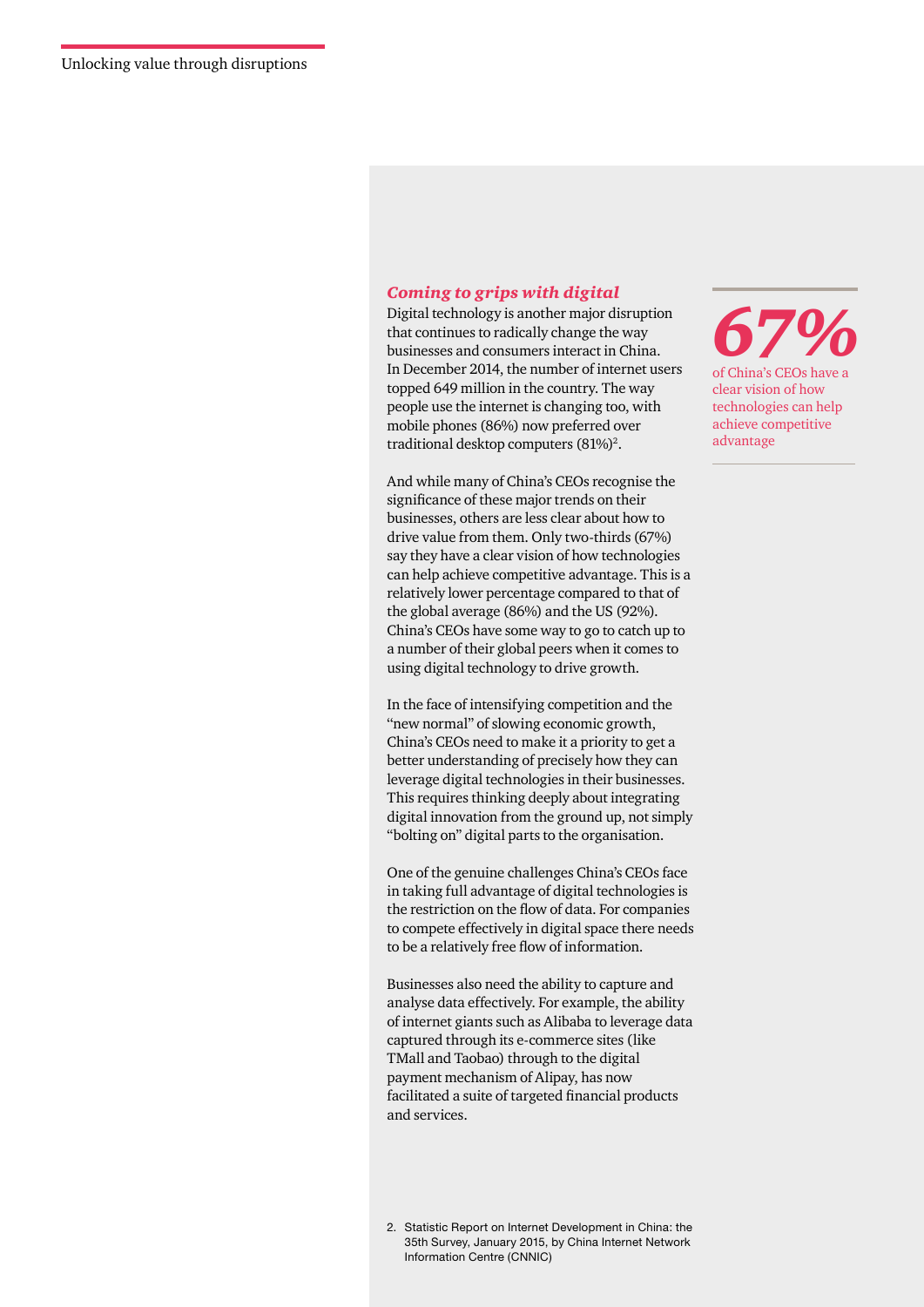## **Figure 4**

#### **China's CEOs less sure than global peers about the keys to driving value from digital**

Q: How important are the following factors in helping your organisation get the most out of its digital investments? 



Base: China, US, Global (136, 103, 1,322), respondents who selected 'somewhat important' or 'very important'

## **How can CEOs turn disruption into value?**

Responding effectively to the current disruptions facing China's CEOs means both making the right choices about investments and ensuring your organisation is properly aligned to best exploit them. Here are six key steps to help companies move from digital strategy to business execution:

- Adopt a "mobile first" approach to customer engagement.
- Turn social engagement into commercial impact by focusing on business outcomes.
- Understand the customer; focus on Smart Data, not only Big Data.
- Be agile in digital development and adopt a "test and learn" agenda.
- Organise around the customer; adopt a cross-functional and flexible approach to working.
- Drive additional value by using digital strategies to transform your own workforce.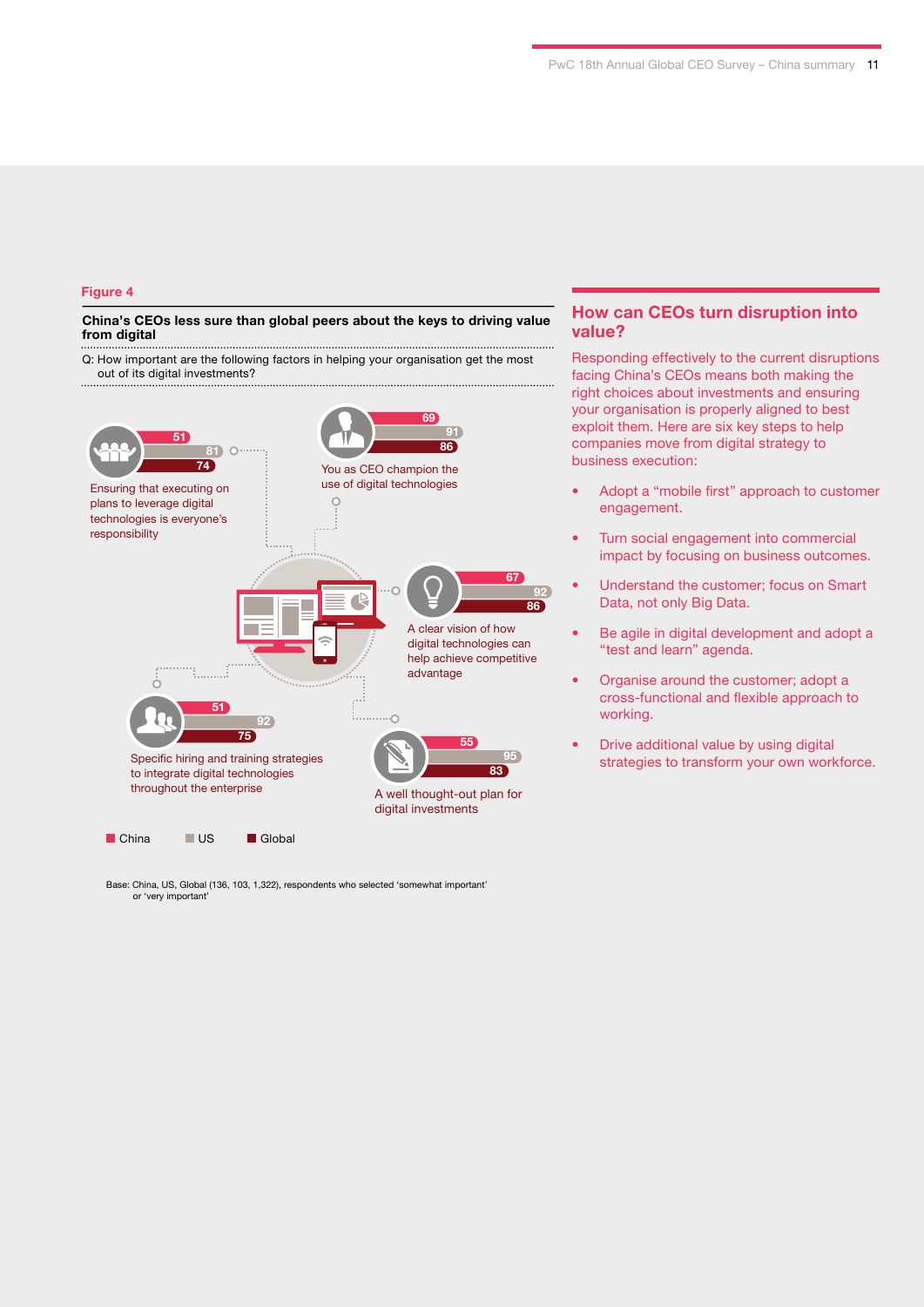# *Partnering for growth*

## *JVs, alliances and restructures on the rise*

Despite challenging circumstances and tested confidences, China's CEOs are not sitting on their hands. Planned joint venture (JV), alliance and restructure activity has jumped as companies look for new ways to deliver growth.

Six out of 10 CEOs in China are looking to undertake a joint venture or alliance in the next 12 months, an 18 percentage point increase compared to the previous survey. CEOs value the greater flexibility that comes from these kinds of partnerships, particularly in the context of increasing disruption and technological change.

## **Figure 5**

## **China's CEOs are planning more JVs and alliances**

Q: Which, if any, of the following restructuring activities do you plan to initiate in the coming 12 months?



Base: China (2015 = 136; 2014 = 66)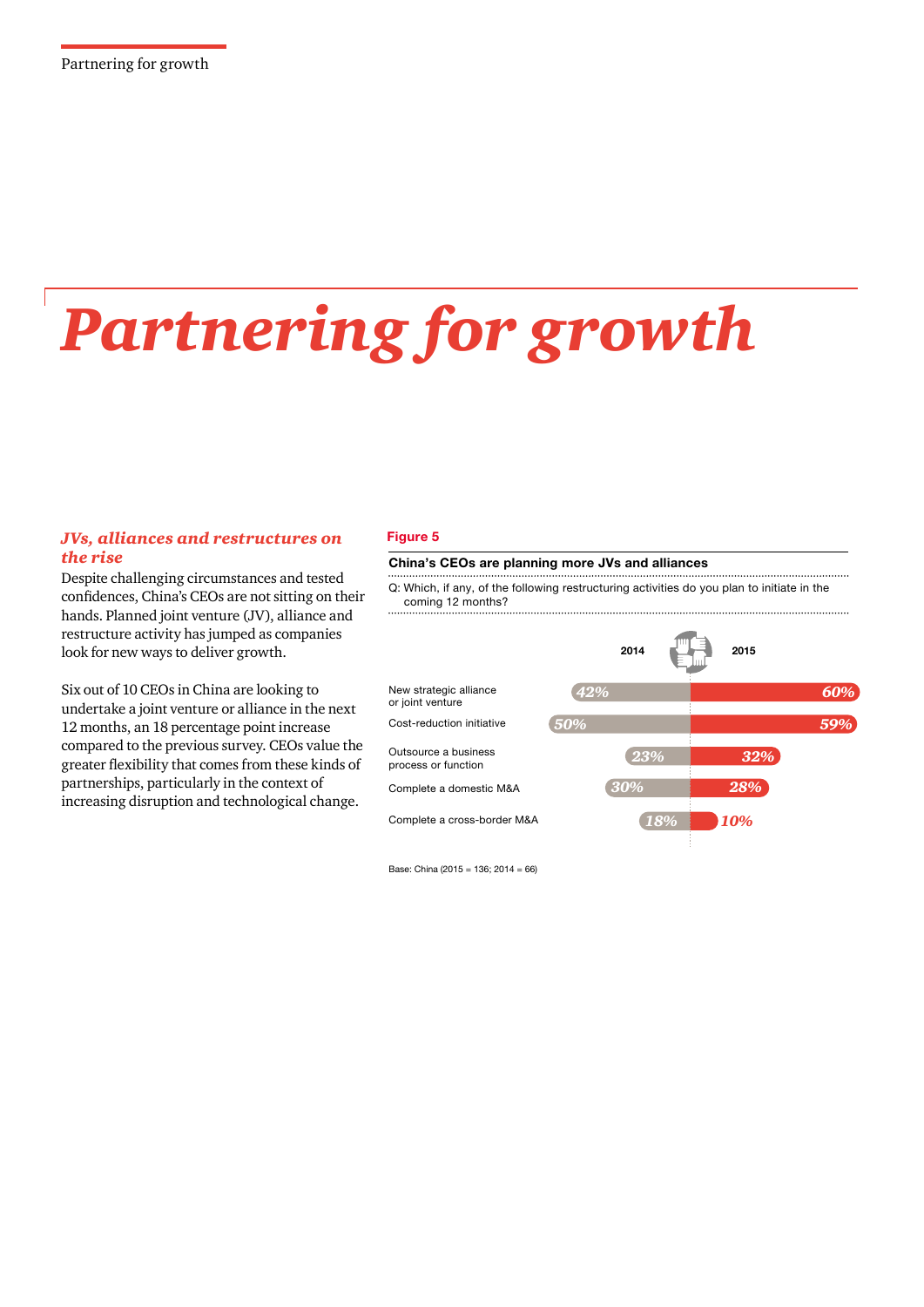China's CEOs are also looking to drive efficiencies internally, with 59% of respondents planning to undertake a cost-reduction initiative. And 32% are expecting to outsource a business process or function in the next 12 months, up from 23% in the previous survey.

On the mergers & acquisitions (M&A) front, China's CEOs are continuing to show a preference for local deals, with planned domestic M&A steady but cross-border M&A down from the previous survey. While SOEs were more cautious amidst the government's anti-corruption drive, ongoing SOE reforms in China were, and will be, a source of larger M&A transactions. And against the backdrop of a slowing economy, acquisitions will be a source of inorganic growth for businesses.

According to the *PwC M&A 2014 Review and 2015 Outlook*, domestic strategic M&A in China (including Hong Kong and Macau) grew by nearly two thirds in 2014 and cross-border outbound M&A increased by a third, each a new record. CEOs of privately-owned enterprises led the outbound charge, in many cases looking for advanced technologies, know-how and brands to bring back to the China market.

These healthy trends in China M&A are expected to continue in 2015.



of China's CEOs plan to implement a costreduction initiative in the coming 12 months

*"We are partnering with universities like Stanford, ECNU in China, TU Berlin in Germany … all these academic partnerships will help us ensure that we continue to focus on education as a lifelong foundation for our employees."*

#### Dr. Vishal Sikka

Chief Executive Officer and Managing Director, Infosys, India

## *The growth of partnerships*

China's CEOs appreciate the value of both formal and informal partnerships. More than a third (34%) are currently engaged in collaborations with customers, and a quarter (26%) are partnering with suppliers. These relationships make economic sense, particularly considering the growing importance CEOs place on better understanding the changing behaviour of customers.

The number of China's CEOs that are considering entering a partnership is even greater, suggesting the popularity of this type of informal collaboration is on the rise. While most partnerships are with traditional stakeholders, there is growing interest in cooperative alliances across a wider range of groups including academia, governments and firms that operate in other industries. One in 10 CEOs in China say they are even partnering with competitors.

This is a positive development. Diverse partnerships can introduce new skills, bolster core competencies and drive innovation in a way that is potentially more flexible and adaptive than traditional deals. As the competitive pressures in China increase, so will the need for companies to find new and productive ways of partnering and collaborating.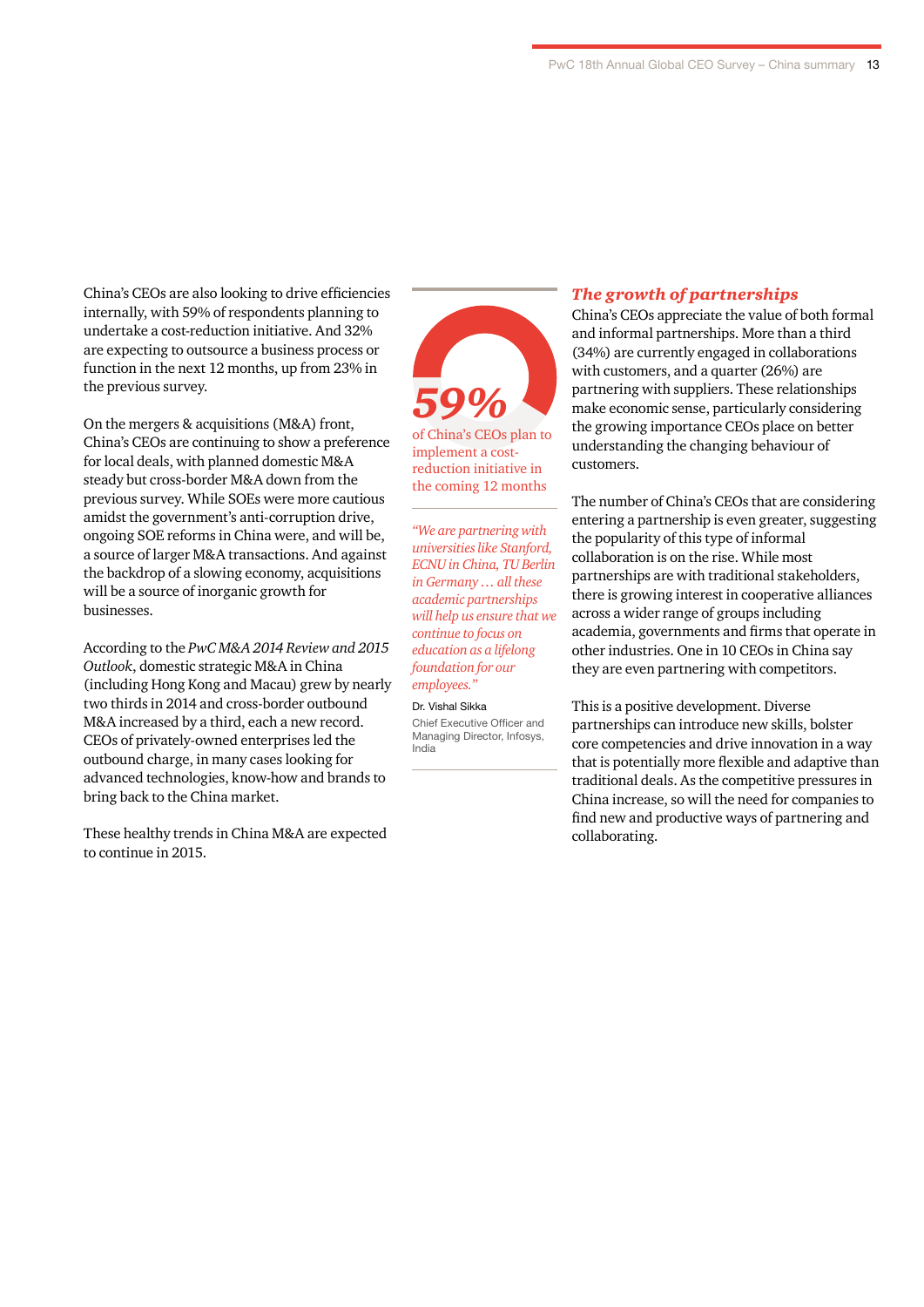#### **Figure 6**

#### **Partnerships – particularly with customers and suppliers – are increasingly important for China's CEOs**

Q: Are you currently engaged with or considering engaging with, any of the following types of partners through joint ventures, strategic alliances or informal collaborations?



Base: 136, respondents who stated 'yes'

## **Case study: The power of partnership**

When it comes to partnering, The Volvo Group President & CEO Olof Persson says the company has basically two approaches.

"One is the more traditional equity-based joint venture (or) strategic alliance with manufacturers around the world and we have been very successful in doing that in India and China, for instance.

"But then we are also, of course, partnering very much on a non-equity basis on our development projects."

Persson cites the recent launch of Volvo's hybrid plug-in buses as an example.

"If you look at what happened there, we developed a very efficient and good hybrid driveline.

"But we didn't have the knowledge about charging stations, we didn't have the knowledge about advance traffic management systems and we didn't have the knowledge about how to integrate this in the city structures that we have.

"We have a great product, but by partnering with those who have that additional knowledge we could actually get the product to market faster."

Persson says that in the future partnering will also be a very important aspect of the business to make sure Volvo has "speed-to-market".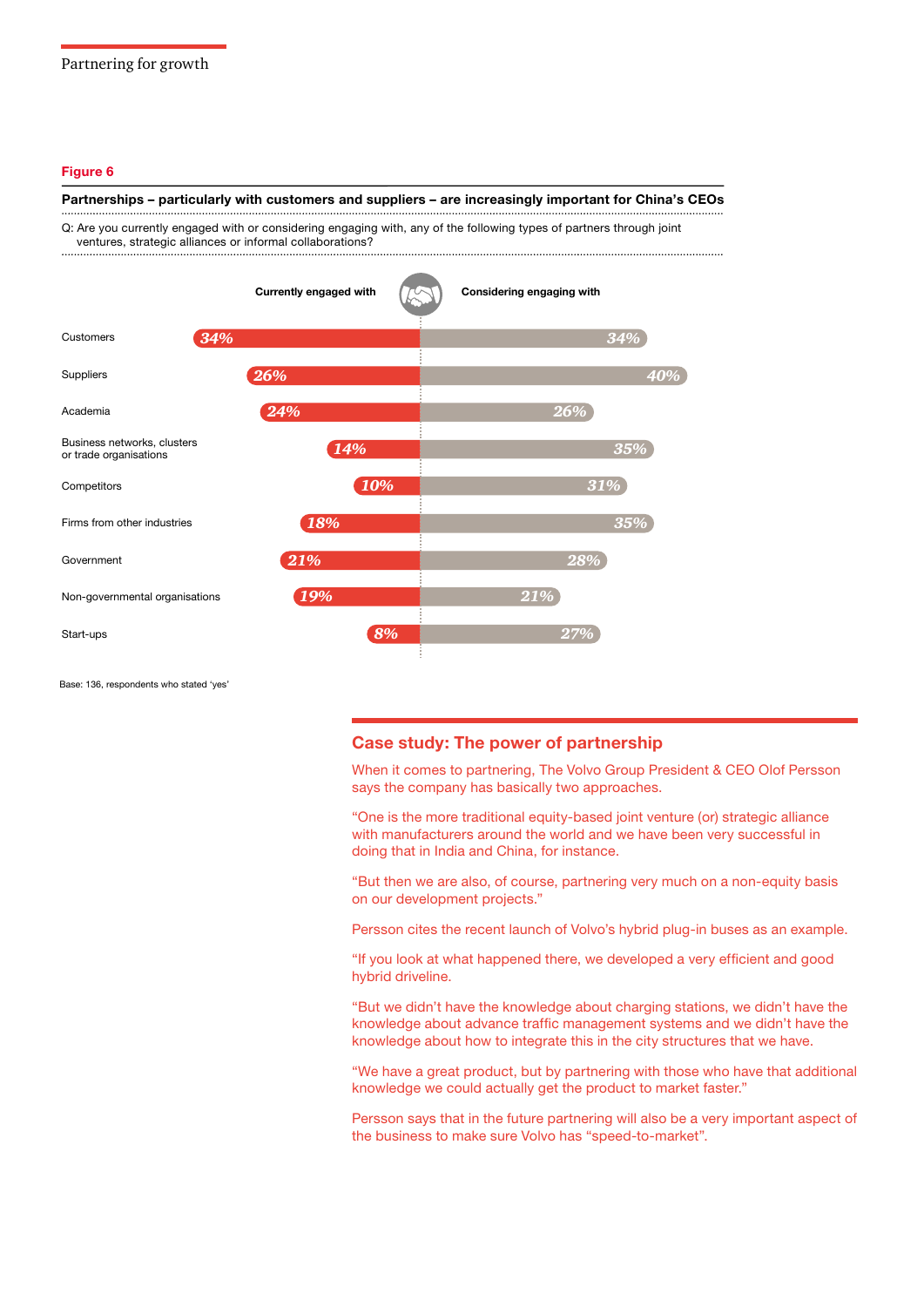## *Government priorities*

More than half of China's CEOs (55%) believe the government's top priority in 2015 should be to create a more internationally competitive and efficient tax system. And just under half (46%) want the government to do more to create a skilled and adaptable workforce. On these issues China's CEOs are in step with their global peers, who also cite these as top priorities.

In terms of workforce skills, there is scope for the government to facilitate a system that makes it easier for people to move within the country and to where employment demand is high. And when it comes to tax, the challenge for the government is to reduce the burden on business while safeguarding the needs of citizens. The willingness to pursue tax reform and more efficient regulation would be a step in the right direction.

While they believe the government has made good progress in relation to infrastructure (both physical and digital), China's CEOs believe there is more that could be done to encourage innovation. Only 21% said the government has been effective at developing an 'innovation ecosystem', which is one that supports growth by fostering technology development and innovation activities. The development of such an ecosystem was one of the top priorities that China's CEOs citied in the previous survey. The recent government announcement of a RMB 40 billion fund to support start-ups in emerging industries will provide new impetus for their growth.

Tax incentives are another important driver of innovation. The current measures include corporate tax concessions for high-tech software and hardware companies, and corporate tax exemptions for the income from sales of qualified technologies.

But there is room for further support. For example, increasing the tax concessions for companies with proprietary technologies, as well as extending concessions from the technology sector to traditional industries would lead to more widespread adoption of innovation. Providing tax concessions for companies that reward their employees' creativity with stock options would encourage innovation as well.

The Government Work Report delivered in early March 2015 unveiled a "Made in China 2025" strategy that would see innovation and digital technologies drive manufacturing up the value chain. Policies such as government subsidies, the promotion of digital transformation for traditional industries and measures to spur more M&A are expected to be included in the plan to help increase competitive advantage among businesses in the "new normal" economy.

There's also more that China's CEOs could be doing themselves to progress this and other top government priorities. Only one quarter say they plan to collaborate with the government in relation to workforce issues – which they see as one of the biggest threats to growth – and only 10% in relation to tax. While the influence China's CEOs have on policy is limited, there is certainly greater scope for businesses and the government to work more collaboratively, particularly as China pushes ahead with its market-based reforms.

#### **Figure 7**



## *Tax should be top of the agenda for government, according to China's CEOs*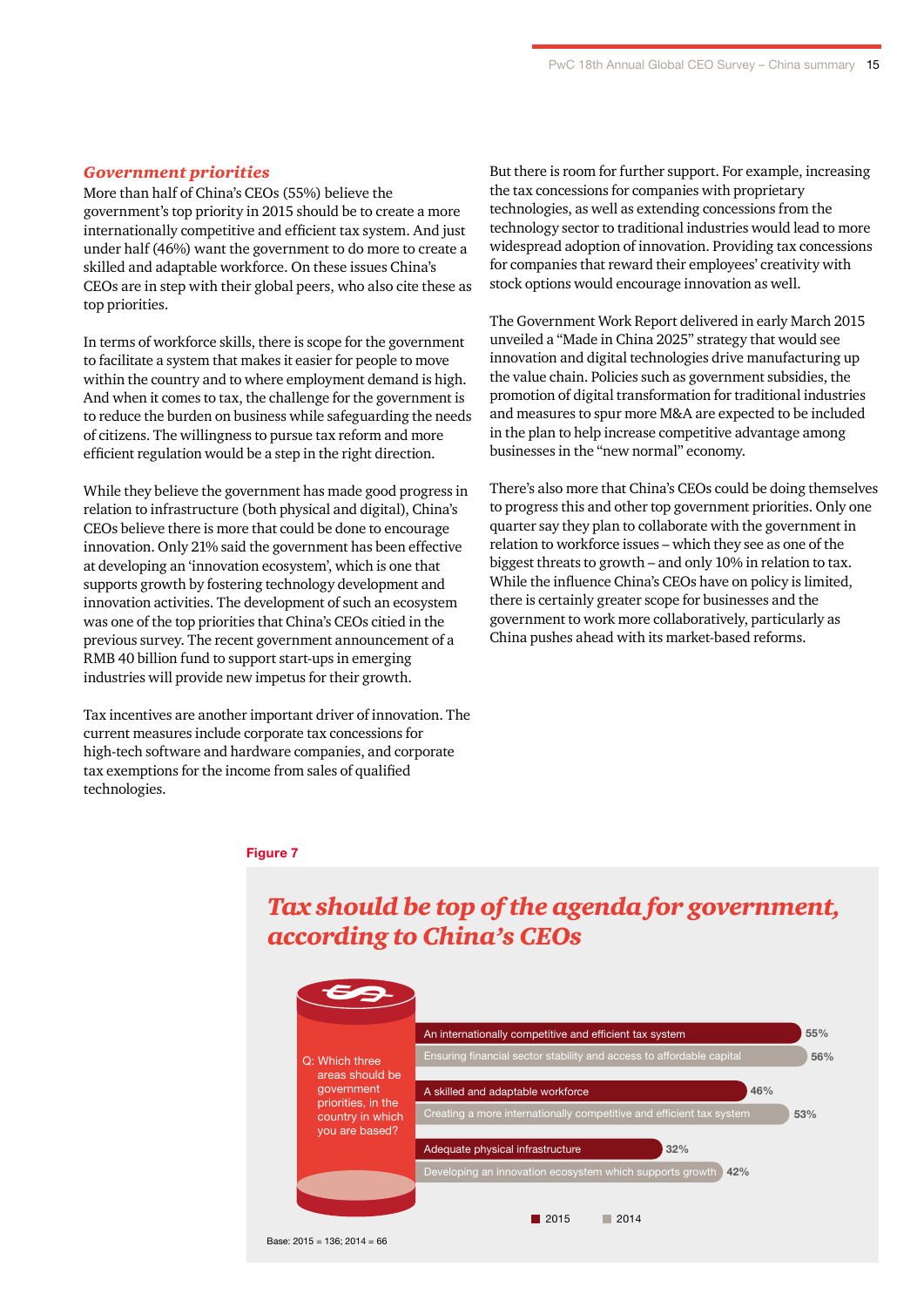# *Talent in the digital era*

Finding, nurturing and keeping skilled talent, particularly in senior management, has long been a priority for China's CEOs. This year it was the equal top threat to growth, with nine out of 10 CEOs saying they were concerned about it. They also see it as a key priority for government. Add to this the impact of digital disruption and you can understand why China's CEOs are putting talent at the top of their to-do lists.

One of the challenges for China's CEOs at the moment is that digital talent is scarce. This puts traditional companies in something of a double bind. They are being disrupted by digital players, but are struggling to access the talent that would help them compete and succeed in an increasingly digitally-driven economy.

China's CEOs may also have some way to go to successfully implement the known nexus between technology, talent and value generation. For example, 82% of CEOs say data analytics delivers high value for their organisation yet only 53% use these tools to provide better insight into how skills are deployed.



of China's CEOs use data analytics to provide better insight into how effectively skills are being deployed within the organisation

*"In terms of cultural diversity, when we do something in China we have Chinese contributing at the top table so that the Chinese cultural perspective can be understood straight away. Diversity improves your chances of success and therefore has a positive effect on the bottom line."*

Theo Spierings Chief Executive Officer, Fonterra, New Zealand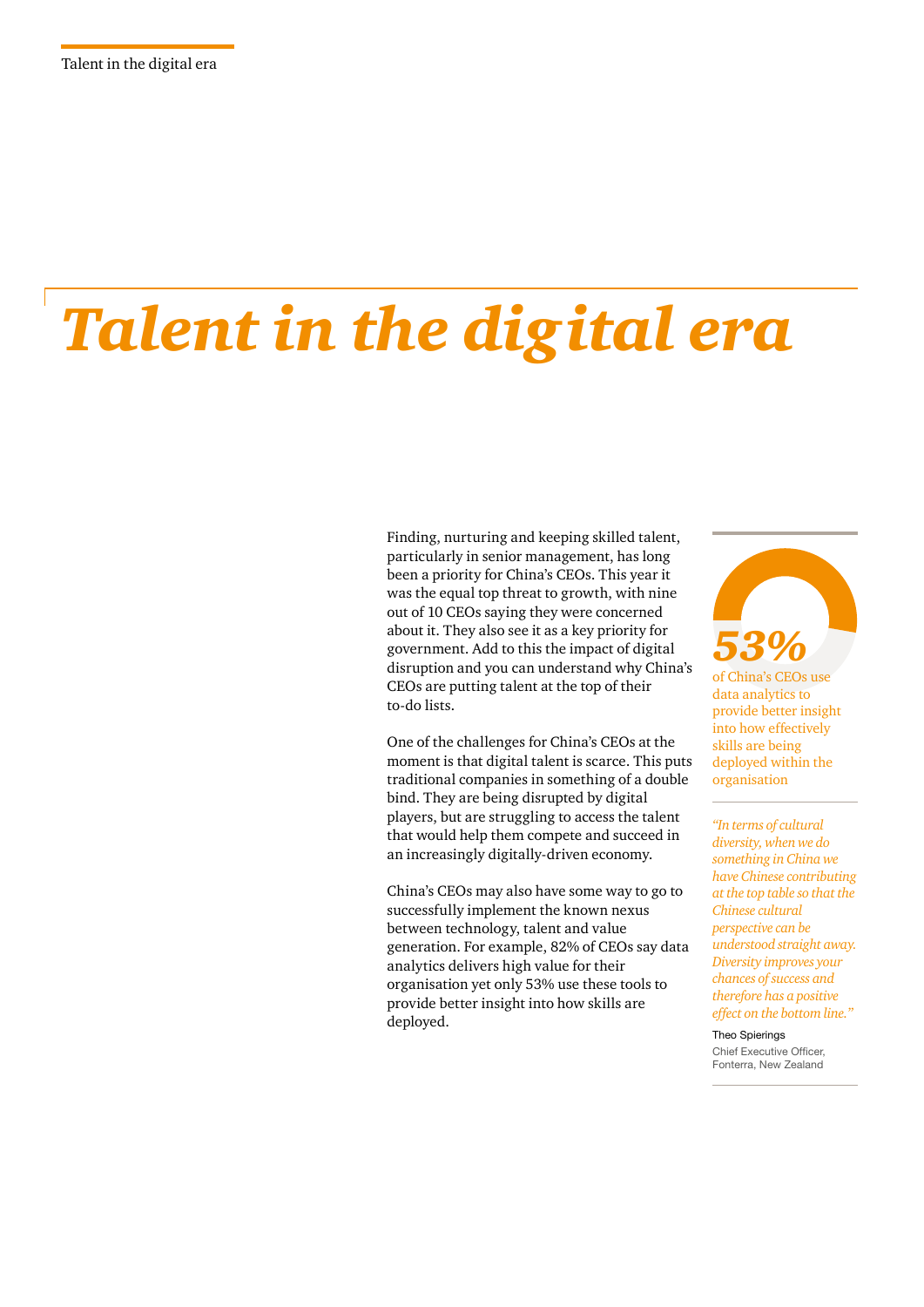#### **Figure 8**

## **China's CEOs are taking the talent diversity challenge seriously**

Q: To what extent do you agree or disagree with the following statements about your organisation's talent activities?



## *Talent diversity matters*

Having the right mix of talent will be critical as companies look to apply their abilities in new and innovative ways. But it is important to realise that talent diversity means more than hiring people who look or sound different. It requires people who can think and work in highly different ways. For example, companies need people who can come up with new ideas and others who can turn those ideas into reality. They need people who can see the opportunities as well as those who are alert to the risks.

Encouragingly, China's CEOs are taking the talent diversity challenge seriously. More than three quarters are actively searching for talent in different geographies, industries and demographic segments, and over 80% are using multiple channels to find talent, including online platforms and social networks. But although China's CEOs understand the value that diversity brings to their organisation, only half have a strategy to promote it.

## **How can CEOs attract and retain the right talent?**

- Develop and implement a strategy to increase and leverage the diversity of your talent pool.
- Find and put in place the right digital talent; look to international markets if necessary.
- Consider ways to incentivise and reward innovation; this may include share options or bonuses tied to innovation outcomes.
- Use digital technologies, such as data analytics and mobile, to improve the productivity of your workforce.
- Make sure your talent strategy is aligned with business goals.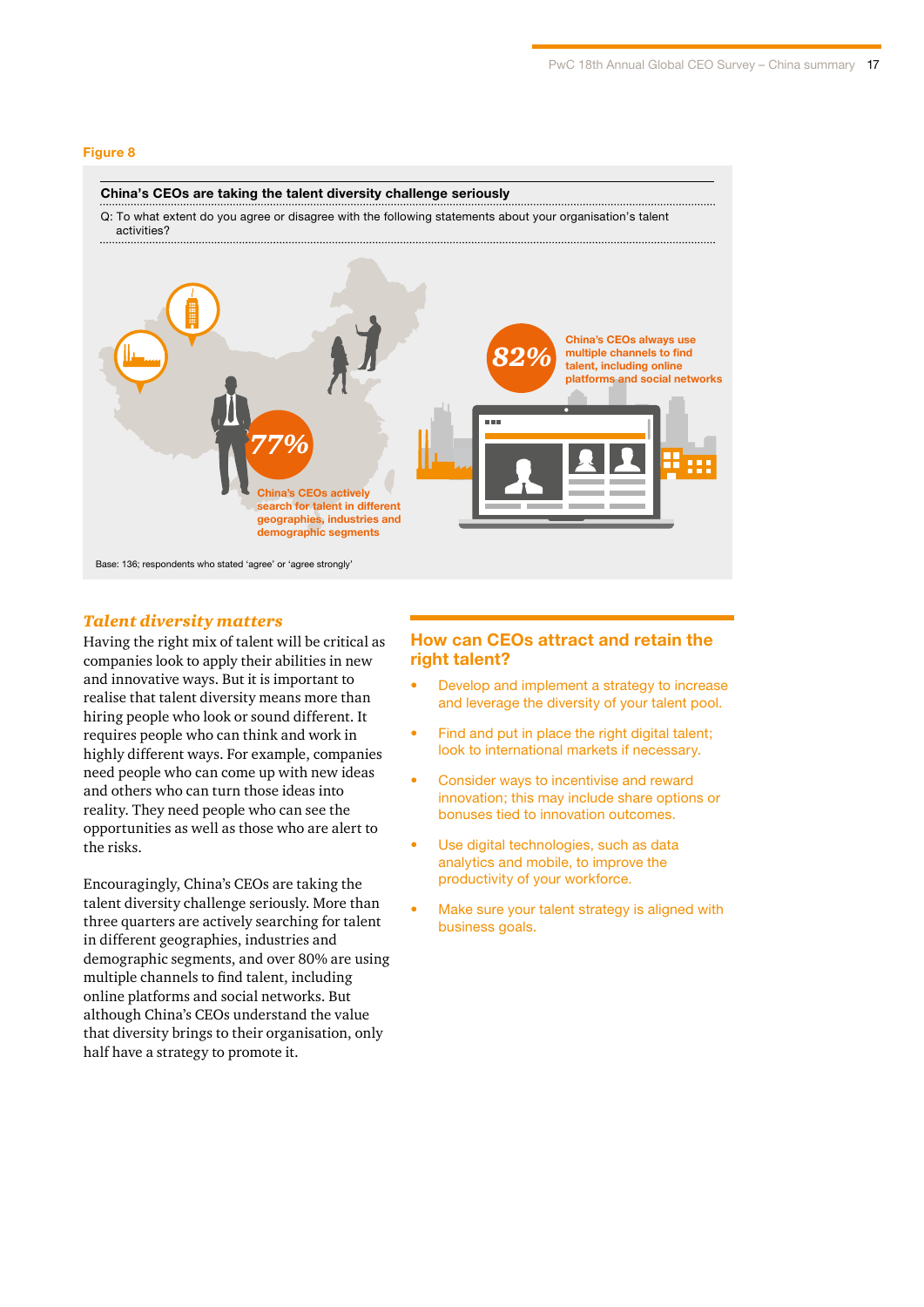# *A roadmap for CEOs*

Despite the fall in confidence of China's CEOs as they adjust to the ''new normal'', there is much for them to be optimistic about. In particular, the economy continues to perform strongly, especially relative to the growth rates of other major economies. The economic rebalancing and ongoing market-based reforms are continuing to create new opportunities for businesses.

China's CEOs have done an outstanding job delivering record growth. But they are also right to recognise the risks of the "new normal'' and to plan and act accordingly. This means focusing deeply on core competencies, building diverse yet aligned partnerships, investing in innovation and digital technologies, developing the right mix of talent, and considering new sources of capital. And above all, staying agile.

As China's government resolves to continue economic reforms to ensure sustainable growth, the determination of CEOs to bring their most original ideas to the table will be tested. Only the most innovative and agile businesses will thrive.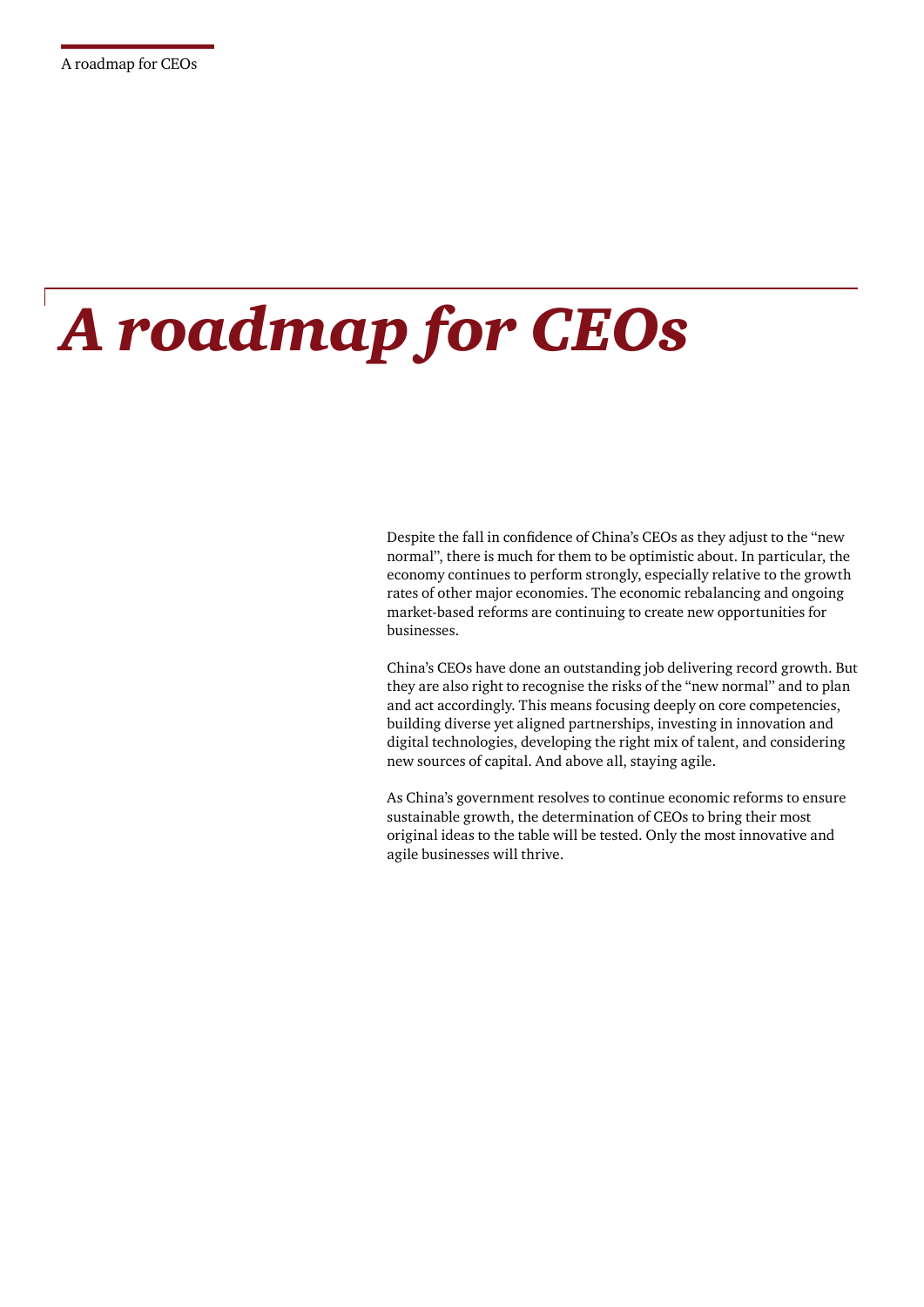## *Survey methodology*

This is the China-focused report of the PwC 18th Annual Global CEO Survey.

The PwC 18th Annual Global CEO Survey polled 1,322 CEOs based in 77 countries. Of these, 136 from mainland China were surveyed from October through December 2014. We supplemented their comments on plans for business growth and assessments of constraints with insights from the global PwC network and in-depth interviews with 33 CEOs. The combined views and responses form the basis of the PwC 18th Annual Global CEO Survey.

#### **Frank Lyn**

PwC Mainland China and Hong Kong Markets Leader +86 10 6533 2388 frank.lyn@cn.pwc.com

#### **David Wu**

PwC China Beijing Senior Partner PwC China North China Markets Leader PwC China Government and Regulatory Affairs Leader +86 10 6533 2456 david.wu@cn.pwc.com

## **Elton Huang**

PwC China Shanghai Senior Partner PwC China Central China Markets Leader +86 21 2323 3029 elton.huang@cn.pwc.com